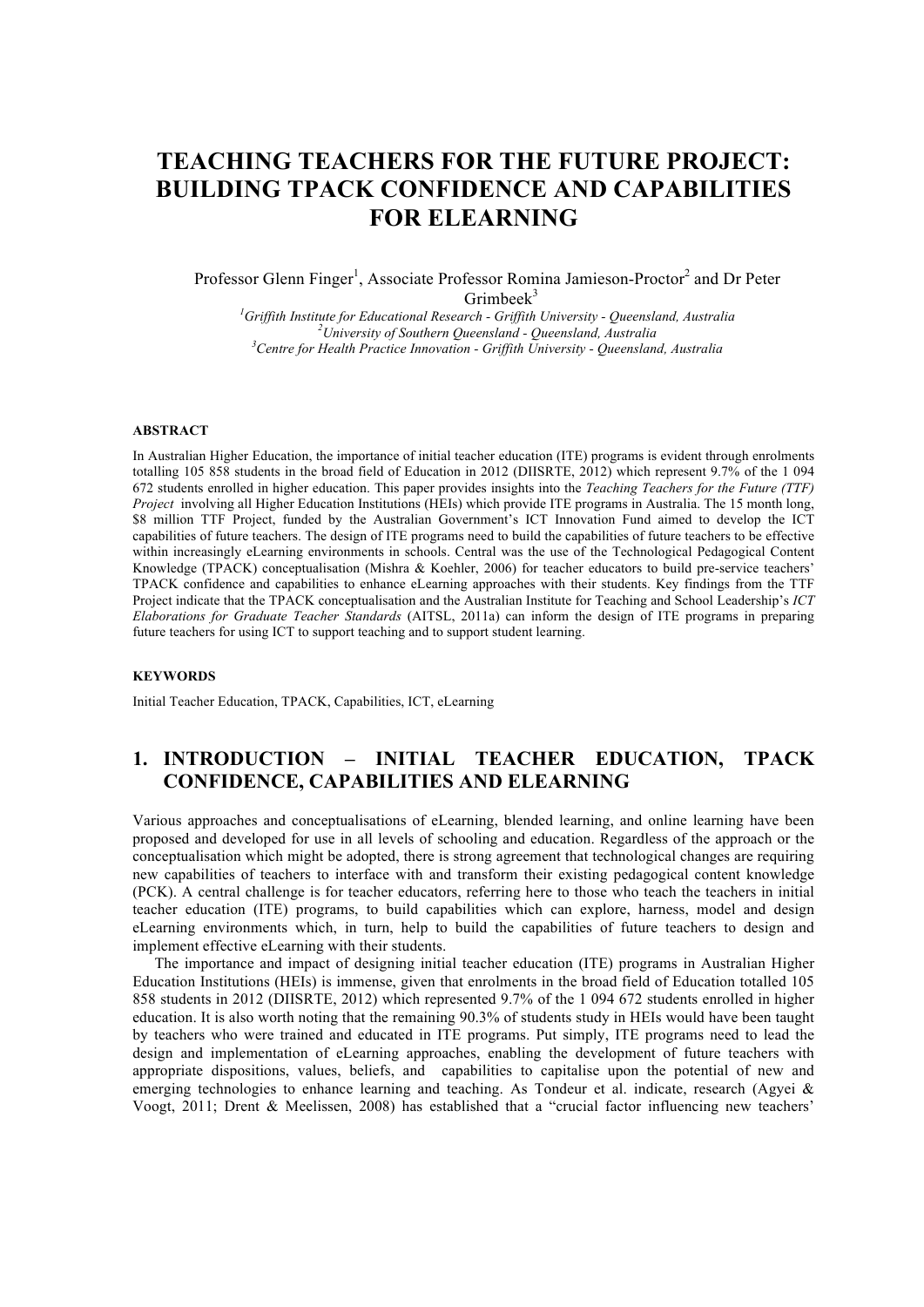adoption of technology is the quantity and quality of pre-service technology experiences included in their teacher education programmes" (Tondeur et al., 2011, p. 134). However, while this is well understood, they highlight that research findings (e.g. Sang et al., 2010; Tearle & Golder, 2008) report that "beginning teachers feel they are not well-prepared to effectively use technology in their classrooms" (Tondeur et al., 2012, p. 134).

This paper provides insights into the *Teaching Teachers for the Future (TTF) Project* involving all Higher Education Institutions (HEIs) which provide ITE programs in Australia. The 15 month long, \$8 million TTF Project, funded by the Australian Government's ICT Innovation Fund aimed to develop the ICT capabilities of future teachers. The design of ITE programs need to build the capabilities of future teachers to be effective in designing and implementing eLearning in schools. Central to this project was the use of the Technological Pedagogical Content Knowledge (TPACK) conceptualisation (Mishra & Koehler, 2006) for teacher educators to design and model eLearning approaches with their students. This paper presents key findings which indicate that the TPACK conceptualisation and the *ICT Elaborations for Graduate Teacher Standards* (AITSL, 2011a) can inform the design of ITE programs in preparing future teachers for using ICT to support teaching and to support student learning.

### **2. TEACHING TEACHERS FOR THE FUTURE (TTF) PROJECT**

The *TTF Project* focused on "systematic change in the ICT proficiency of graduate teachers in Australia by building the ICT capacity of teacher educators and developing resources to provide rich professional learning and digital exemplar packages" (Australian Government, 2010, p. 1). The TTF Project involved all 39 Australian Higher Education ITE providers, with the lead agency being Education Services Australia (ESA) and partners being the Australian Council of Deans of Education (ACDE), the Australian Institute for Teaching and School Leadership (AITSL), and the Australian Council for Computers in Education (ACCE). Further details about the project are available elsewhere (http://www.aitsl.edu.au/teachers/ttf/ttfproject.html).

The TTF Project reflected an approach which respectfully understood the potential of capitalising upon the 'collective wisdom' of HEIs. As argued elsewhere (Finger, 2013a), the TTF Project adopted an *improvement* agenda rather than an *accountability* agenda. This collaborative approach, reflected through the establishment of the TTF National Support Network (NSN), the voluntary contributions of members of the TTF Research and Evaluation Working Group (REWG), and the collegial spirit of participants throughout the project. Central to the TTF Project was the Technological Pedagogical Content Knowledge (TPACK) conceptualisation (see Mishra & Koehler, 2006) which took into account the need for technological knowledge (TK) and well as pedagogical content knowledge (PCK). The *Australian Professional Standards for Teachers* (AITSL, 2011b) also interfaced with the TPACK conceptualisation, and a TTF Project outcome was the development of AITSL's *ICT Elaborations for Graduate Teachers* (AITSL, 2011a) to complement and elaborate upon the standards.

# **3. TPACK AND PRE-SERVICE TEACHER EDUCATION LITERATURE REVIEW**

A systematic literature review of TPACK undertaken by Voogt et al. (2013) examined 55 peer-reviewed publications between 2005 and 2011. That review found that there were different understandings of TPACK, and that teacher knowledge (TPACK) and their beliefs about pedagogy and technology determined whether or not a teacher might teach with technology. A search of the Association for the Advancement of Computing in Education (AACE) EdITLib publications, using 'TPACK" as the search term, resulted in 526 papers identified, with 232 papers published in 2012-2013. Mishra, in his December 2012 Newsletter lists 15 dissertations which utilised TPACK (Alshehri, 2012; Anderson, 2012; Benson, 2012; Bilici, 2012, Corey, 2012; Easter, 2012; Gillow-Wiles, 2012; Habowski, 2012; Hineman, 2011; Matherson, 2012; McBroom, 2012; Mishne, 2012; Mudzimiri, 2012; Rathsack, 2012; Unger, 2012). This provides evidence of an expanding body of TPACK research which is making a significant contribution to informing ITE, and the professional learning of practising teachers.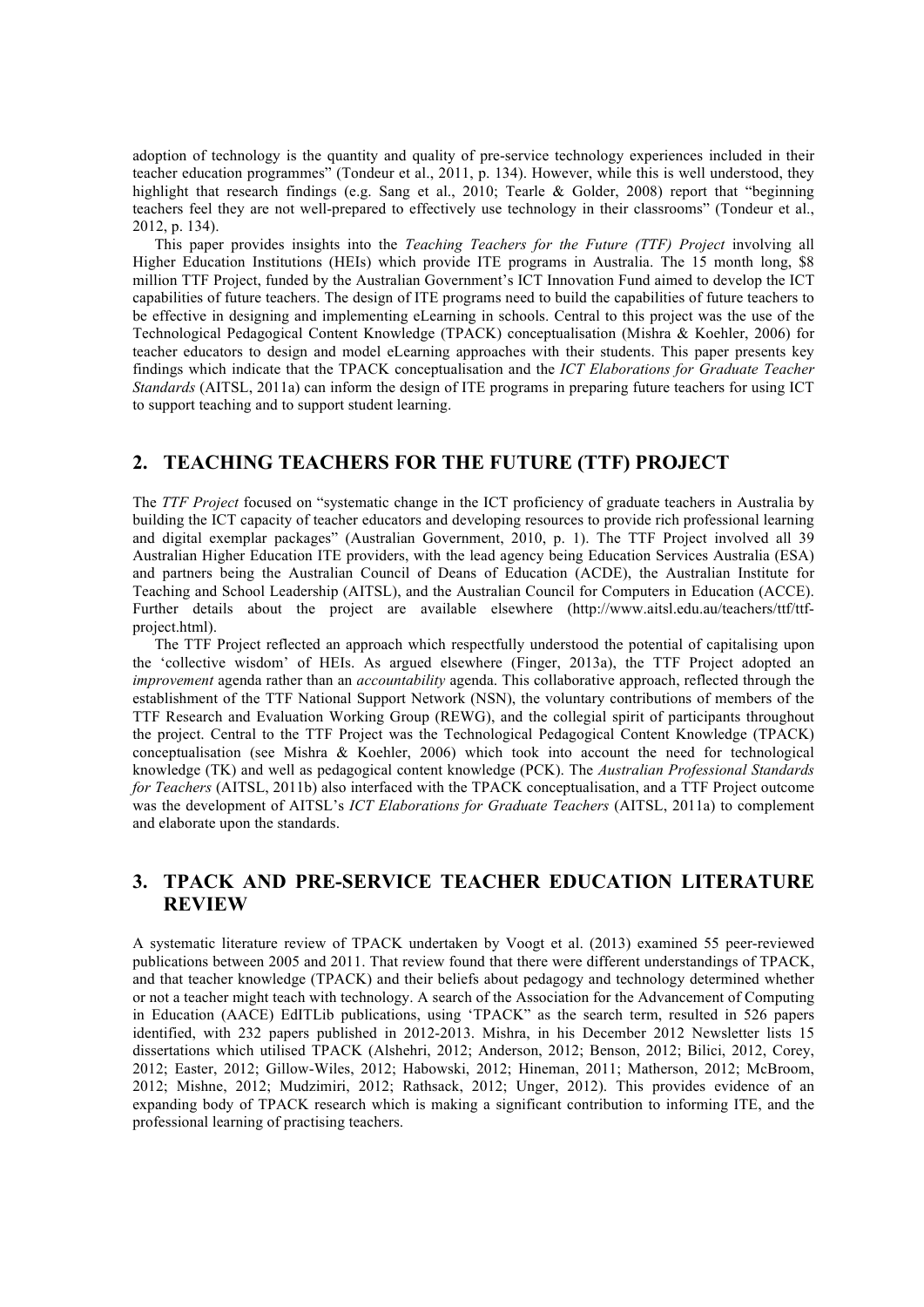Tondeur et al. (2012) undertook a meta-ethnography through exploring qualitative evidence in relevant literature relating to pre-service teacher education. This review was useful in identifying 12 themes, as displayed in Table 1.

Table 1. Themes from a meta-ethnography of qualitative studies (Synthesised from Tondeur et al., 2012)

| Key Themes relating to the preparation of pre-service teachers                             |                                                     |  |  |
|--------------------------------------------------------------------------------------------|-----------------------------------------------------|--|--|
| Themes and elaboration of the themes                                                       | <b>Relevant Literature</b>                          |  |  |
| 1. Aligning theory and practice                                                            | Angeli & Valanides (2009); Goktas et al. (2008);    |  |  |
| This relates to how well theory was embedded in practice.                                  | Jang (2008); Lavonen et al. (2006)                  |  |  |
| 2. Using teacher educators as role models                                                  | Angeli & Valanides (2009); Tearle & Golder          |  |  |
| The use of ICT needs to be modelled to pre-service teachers.                               | $(2008)$ ; Thompson et al. $(2003)$ ; Clift et al.  |  |  |
|                                                                                            | (2001)                                              |  |  |
| 3. Reflecting on attitudes about the role of technology in education                       | Goktas et al. (2009); Tearle & Golder (2008)        |  |  |
| It is important to reflect on the role of technology in education and to change attitudes. |                                                     |  |  |
| 4. Learning technology by design                                                           | Angeli & Valanides (2009); Thompson et al.          |  |  |
| It is important for pre-service teachers to learn how to design and implement learning     | $(2003)$ ; Sahin $(2003)$                           |  |  |
| experiences which incorporate technology.                                                  |                                                     |  |  |
| 5. Collaborating with peers                                                                | Jang (2008); Barton & Haydn (2006); Brush et        |  |  |
| Pre-service teachers need opportunities to discuss, share concerns and ideas with          | al. (2003); Thompson et al. (2003)                  |  |  |
| peers.                                                                                     |                                                     |  |  |
| 6. Scaffolding authentic technology experiences                                            | Goktas et al. (2009); Tearle & Golder (2008);       |  |  |
| Pre-service teachers acknowledged that it was important to be able to apply                | Brush et al. (2003)                                 |  |  |
| educational technology knowledge in authentic technology experiences                       |                                                     |  |  |
| 7. Moving from traditional assessment to continuous feedback                               | Lavonen et al. $(2006)$ ; Barton & Haydn $(2006)$ ; |  |  |
| Pre-service teachers felt that, while tests are important, there is a lack of relationship | O'Reilly (2003); Sahin (2003)                       |  |  |
| between the traditional tests and what is needed in order to make progress in using        |                                                     |  |  |
| ICT in the classroom; e.g. such as developing ICT portfolios.                              |                                                     |  |  |
| Key Themes relating to the institutional level                                             |                                                     |  |  |
| 8. Technology planning and leadership                                                      | Goktas et al. (2009); Haydn & Barton (2007);        |  |  |
| It is important that leadership occurs at the programme planning and coordination          | Lavonen et al. (2006)                               |  |  |
| level.                                                                                     |                                                     |  |  |
| 9. Co-operation within and between institutions                                            | Thompson et al. (2003); Clift et al. (2001)         |  |  |
| Co-operation at the institutional level assists successful technology integration.         |                                                     |  |  |
| 10. Staff development                                                                      | Goktas et al. (2009); Thompson et al. (2003);       |  |  |
| Many teacher educators were found to lack the knowledge, skills, and self-efficacy to      | Seels et al. (2003)                                 |  |  |
| teach or model technology integration to pre-service teachers, and, therefore, staff       |                                                     |  |  |
| development is essential.                                                                  |                                                     |  |  |
| 11. Access to resources                                                                    | Goktas et al. (2009); Haydn & Barton (2007);        |  |  |
| The research confirms the importance of access to resources, such as hardware,             | Thompson et al. $(2003)$ ; Cuckle & Clark $(2002)$  |  |  |
| software, learning management systems)                                                     |                                                     |  |  |
| 12. Systematic and systemic change efforts                                                 | Goktas et al. (2009); Thompson et al. (2003);       |  |  |
| The preparation of pre-service teachers to use technologies needs to be part of a          | Seels et al. (2003)                                 |  |  |
| systematic change process.                                                                 |                                                     |  |  |

Collectively, the themes identified by Tondeur et al. (2012), the literature review by Voogt et al. (2013), and the growing TPACK research base provides a context in which the TTF Project research and evaluation is located. The literature establishes the importance of pre-service teacher TPACK capabilities for successful eLearning.

# **4. TTF PROJECT RESEARCH AND EVALUATION DESIGN AND METHODOLOGY**

Three major research and evaluation strategies were designed and implemented; namely, (1) the development and administration of a *TTF TPACK Survey*, (2) the implementation of Most Significant Change (MSC) methodology, and (3) the facilitation of and opportunities for institution-initiated TTF research and evaluation projects. This paper focuses on data analysis obtained through both parametric and Rasch analyses of the *TTF TPACK Online Survey.*

Jamieson-Proctor et al. (2013) outline the development of *TTF TPACK Survey* instrument which aimed to evaluate the change in pre-service teachers' TPACK as a result of their involvement in the TTF intervention conducted throughout 2011 at all participating Australian HEIs. The *TTF TPACK Survey* was administered online pre- (T1) and post- (T2) the TTF intervention in each HEI to seek evidence of changes to the pre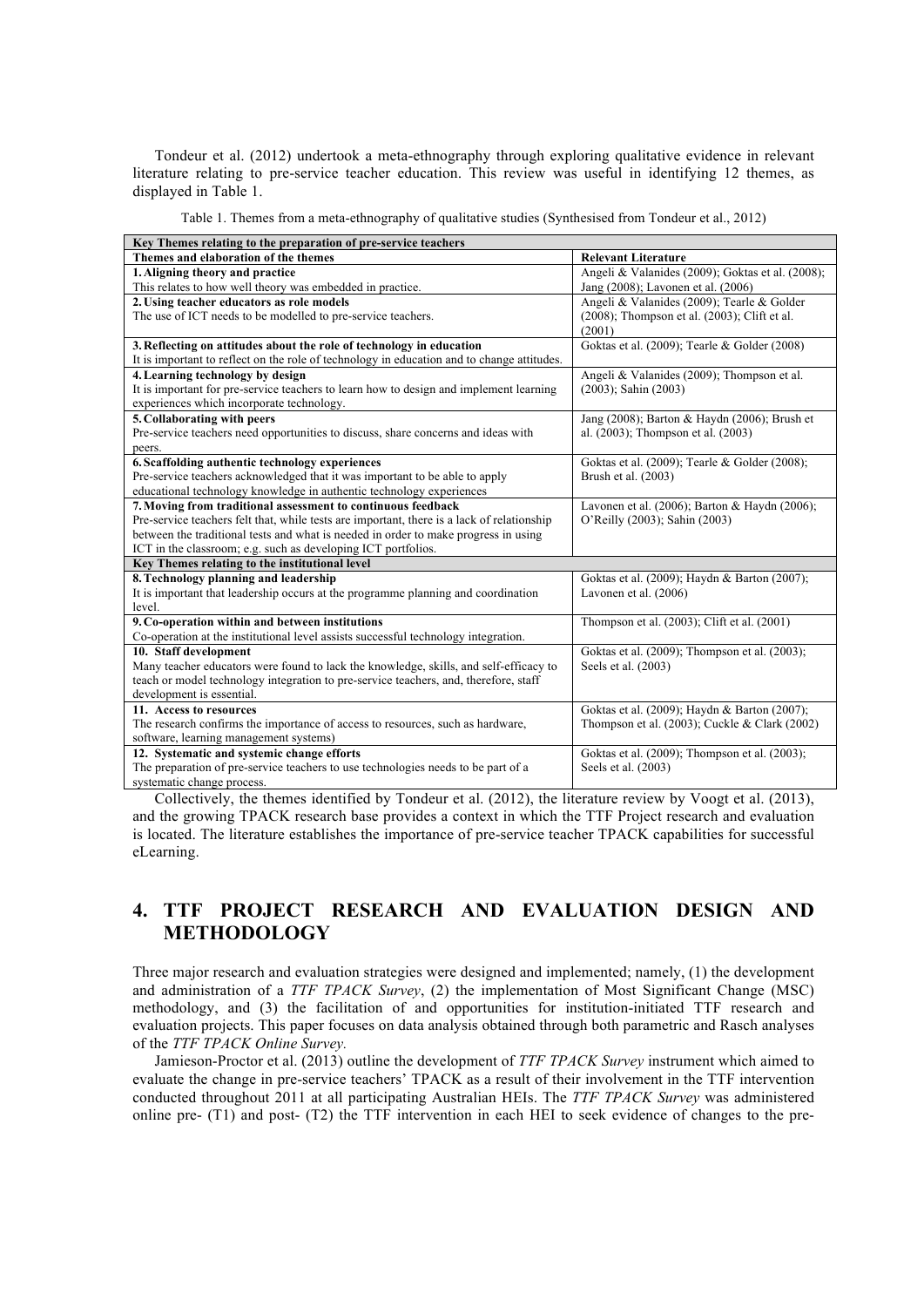service teachers' self-perceptions of their *confidence* to use ICT with a range of pedagogical strategies, and to support their future students' learning with ICT. Additionally, it aimed to measure the pre-service teachers' perceptions of *usefulness* of ICT for teaching and learning. Jamieson-Proctor et al. (2013) detail more fully the validity and reliability of the *TTF TPACK Survey*. However, this paper notes that a limitation of the data is that the online survey sought self report information from the pre-service teachers. This approach was justified according to limitations posed by the scale of the project and the design of the data collection needed to be logistically possible. Furthermore, it should be noted that the MSC methodology employed at each HEI, enabled the survey data to be complemented by the MSC stories.

The *TTF TPACK Online Survey* data collections were undertaken in mid-June and early November 2011. A total of 12881 participants completed the first survey (T1) and 5809 participants the second (T2). Participants tended to be female, Australian, spoke English at home, and tended not to identify as either Aboriginal Australians or Torres Strait Islanders. They ranged in age from 17-62 years with an average age of 29 years, and with secondary school as the most likely previous qualification for both participants and their parents.

# **5. TTF PROJECT SUMMARY OF SELECTED FINDINGS – PRE-SERVICE TEACHER CONFIDENCE**

This paper presents a selection of findings related directly to future teachers' TPACK confidence and capabilities. TTF research and evaluation findings are provided elsewhere in the TTF Project final report (available at http://www.acde.edu.au/pages/images/TTF%20Final%20Report.pdf). Moreover, the TTF Project Special Edition of *Australian Educational Computing* provides further scholarly insights into TTF project outcomes and impact (Campbell, 2013; Chandler & Redman, 2013; Gronn et al., 2013; Heck & Sweeney, 2013; Henderson et al., 2013; Kearney & Maher, 2013; Lloyd & Mukherjee, 2013; Masters et al., 2013; Doyle & Reading, 2013; Reading & Doyle, 2013; Sweeney & Drummond, 2013; White & Geer, 2013; Williams & Sutton, 2013; Zagami, 2013). Specifically, in that journal issue, Finger et al. (2013b) provides a summary of key findings from the *TTF TPACK Online Survey*.

### **5.1 Pre-Service Teachers' Confidence about How ICT Supports Teaching**

Pre-service teachers were asked to respond to items relating to their confidence, as a future teacher, about their use of ICT, to support teaching. In response to these items, means were calculated and the range of ratings extended from approximately 4.2, where a rating of 4 is equivalent to being moderately confident through to approximately 5.6, where a rating of 7 would be extremely confident and a rating of 6 would also reflect a high level of confidence. Growth in confidence was evident for all items between T1 and T2, as shown in Figure 1.



Figure 1. Confidence to use ICT, as a future teacher, to support teaching (*TTF Project TPACK Online Survey* Items 18C, 19C & 20C *combined*)

At the individual item level, as illustrated in Figure 2, participants were *most likely* to be confident that ICT would support teaching in relation to: $<sup>1</sup>$ </sup>

<u> 1989 - Johann Stein, marwolaethau a bh</u>

<sup>&</sup>lt;sup>1</sup> Highest and lowest groups to break in scores included: e.g., 5.1, 5.0, & 4.7 (only 5.1 & 5.0 included).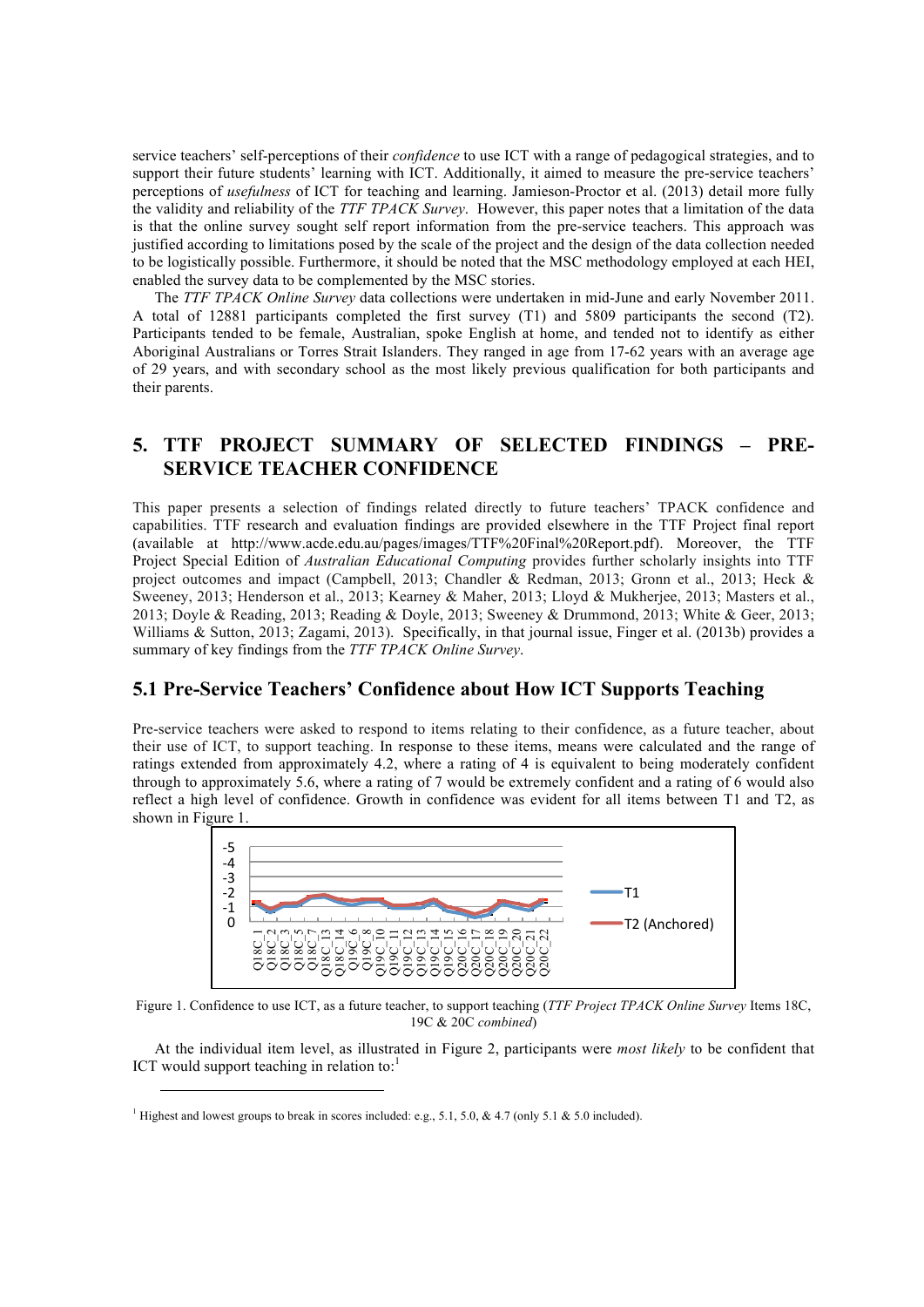- engage with colleagues to improve professional practice;
- teach specific subject areas in creative ways;
- use ICT for reporting purposes such as reporting to parents/carers;
- select and organise digital content  $&$  resources;
- use a range of ICT resources and devices for professional purposes; and
- collaborate for professional purposes such as online professional communities.

However, they were *least likely* to be confident to use ICT to support teaching to:

- teach strategies to support students from Aboriginal and Torres Strait Islander backgrounds;
- manage challenging student behaviour by encouraging responsible use of ICT;
- develop digital citizenship to promote student demonstrate of rights and responsibilities in their use of digital resources;
	- engage parents & families in child's school through ICT; and

teach strategies responsive to diverse student backgrounds.



Figure 2. Average confidence of pre-service teachers to use ICT to support teaching (Q18-20 items arranged in ascending order; Scale 0-7 where 7 is the highest level of confidence)

Table 2 shows that the positivity of all responses increased significantly from the initial to the follow-up survey, with the threshold probability set at  $p<0.002$  (Bonferonni family-wise correction for 24 items).

Table 2. Nonparametric (Kruskal-Wallis) tests of initial vs. follow-up confidence ratings of 24 items about how confident pre-service teachers, as future teachers, would be to use ICT to support teaching<sup>2</sup>

| <b>O18-20 Confidence ratings</b>                                                                     | Chi-<br><b>Square</b> | df | Asymp.<br>Sig. |
|------------------------------------------------------------------------------------------------------|-----------------------|----|----------------|
| Q18 C. Demonstrate knowledge of range of ICT to engage students $(1)$                                | 36.104                |    | 0.000          |
| Q18 C. Teach strategies responsive to diverse student backgrounds (2)                                | 67.906                |    | 0.000          |
| Q18 C. Teach strategies responsive to students learning styles (3)                                   | 37.745                |    | 0.000          |
| Q18 C. Teach strategies to support students from Aboriginal & TI backgrounds $(4)$                   | 51.530                |    | 0.000          |
| Q18 C. Teach strategies to personalise learning activities for students (5)                          | 40.912                |    | 0.000          |
| Q18 C. Access, record, manage $\&$ analyse student assessment data (6)                               | 15.596                |    | 0.000          |
| Q18 C. Teach specific subject areas in creative ways (7)                                             | 12.041                |    | 0.001          |
| Q18 C. Engage with colleagues to improve professional practice (13)                                  | 12.133                |    | 0.000          |
| Q18 C. Collaborate for professional purposes such as online professional communities (14)            | 32.801                |    | 0.000          |
| Q19 C. Design learning sequences, lesson plans & assessment that incorporate ICT use by students (6) | 68.341                |    | 0.000          |
| Q19 C. Select & organise digital content & resources $(8)$                                           | 36.911                |    | 0.000          |
| Q19 C. Use ICT for reporting purposes such as reporting to parents/carers (10)                       | 14.861                |    | 0.000          |
| Q19 C. Demonstrate how ICT can be used to support literacy learning (11)                             | 43.356                |    | 0.000          |
| O19 C. Demonstrate how ICT can be used to support numeracy learning (12)                             | 46.638                |    | 0.000          |
| O19 C. Design ICT activities that enable students become active participants in own learning (13)    | 66.427                |    | 0.000          |
| O19 C. Select & use variety of digital media & formats to communicate info $(14)$                    | 38.768                |    | 0.000          |

<sup>&</sup>lt;sup>2</sup> Wording of items abbreviated in both figures and tables to accommodate available space on page.

<u> 1989 - Johann Stein, marwolaethau a bh</u>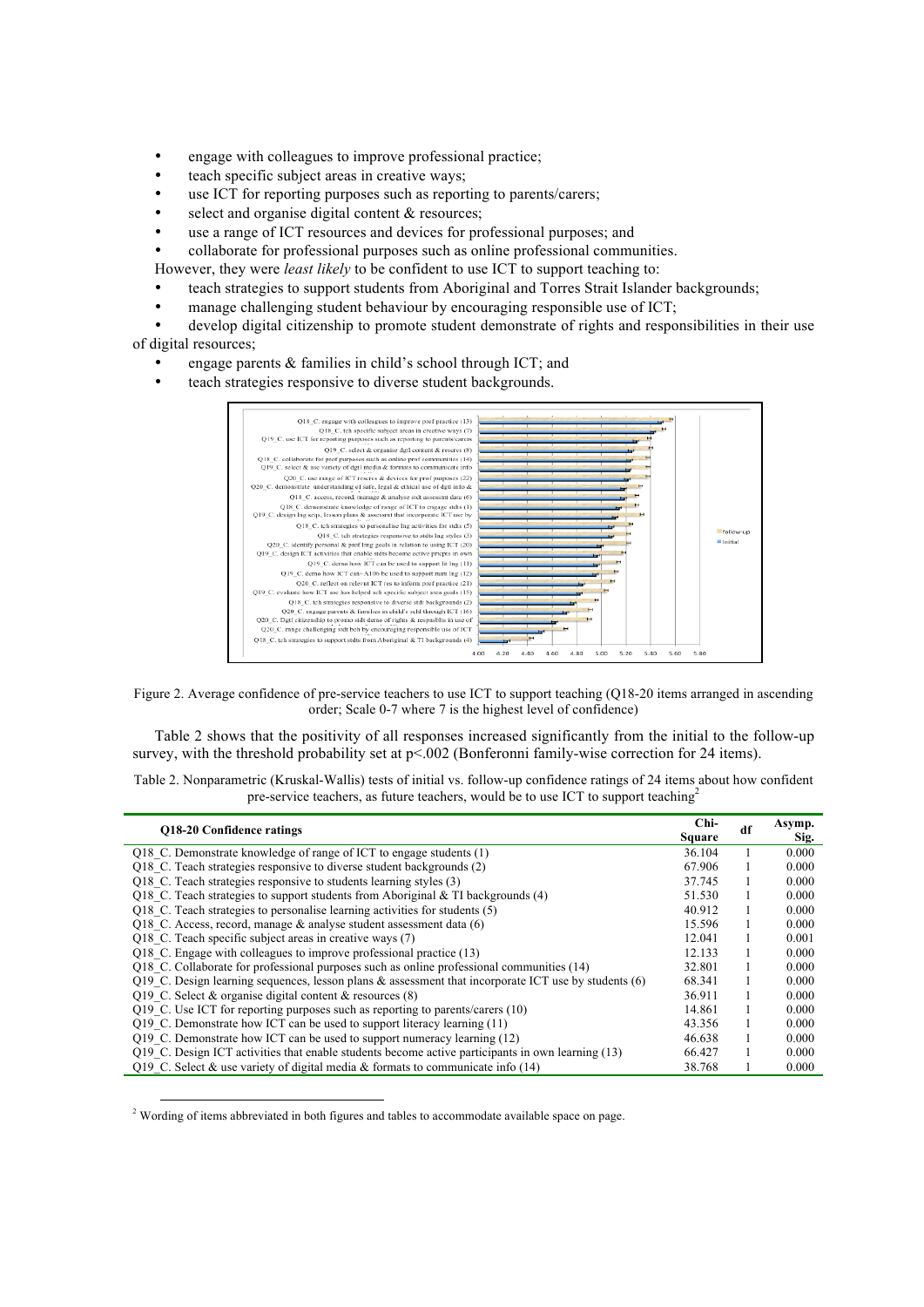| Q19 C. Evaluate how ICT use has helped teach specific subject area goals (15)                                                        | 68.665 | 0.000 |
|--------------------------------------------------------------------------------------------------------------------------------------|--------|-------|
| Q20 C. Engage parents $\&$ families in child's school through ICT (16)                                                               | 55.170 | 0.000 |
| Q20 C. Manage challenging student behaviour by encouraging responsible use of ICT (17)                                               | 53.660 | 0.000 |
| O20 C. Digital citizenship to promote student demonstrate of rights & responsibilities in use of digital<br>resources $&$ tools (18) | 89.908 | 0.000 |
| Q20 C. Demonstrate understanding of safe, legal & ethical use of digital info & technology (19)                                      | 25.151 | 0.000 |
| Q20 C. Identify personal & professional learning goals in relation to using ICT $(20)$                                               | 65.759 | 0.000 |
| Q20 C. Reflect on relevant ICT research to inform professional practice (21)                                                         | 77.940 | 0.000 |
| Q20 C. Use range of ICT resources & devices for professional purposes $(22)$                                                         | 34.948 | 0.000 |

# **5.2 Pre-Service Teachers' Confidence about How ICT Supports Student Learning**

In response to items which sought pre-service teachers' perceptions of the confidence to use ICT to support student learning, growth in confidence was evident for all items between T1 and T2, as shown in Figure 3.



Figure 3. Confidence to facilitate student use (*TTF Project TPACK Online Survey* Items 21C, 22C & 23C *combined*)

In the initial survey, participants answered 24 items (Q21-23) using a 7-point Likert scale ranging from "Not at all confident" (1) to "Very confident" (7). Their responses from the initial survey were entered into an unconstrained factor analysis (PCA, Varimax rotation, .25 and above loadings visible, KMO shown). This factor analysis produced a single-component solution with all 24 items loading at .6 or above. A KMO of .951 and cumulative explained variance of 73% both supported the quality of this solution. Cronbach's Alpha was .985, a highly acceptable value. Responses from the follow-up survey were entered into a confirmatory factor analysis utilising Maximum Likelihood extraction of the single factor solution yielded a solution where all 24 items loaded at levels of .8 or above, KMO=.984 and 74% of variance was explained.

More generally, at the individual item level, the range of ratings extended from approximately 4.8, where a rating of 4 is equivalent to being moderately confident through to approximately 5.5, an average rating roughly equidistantly between ratings of moderate (4) vs. extreme confidence (7). As illustrated in Figure 3 below, participants were *most likely* to be confident that ICT would support student learning in relation to providing motivation for curriculum tasks, demonstrating what they have learned, developing understanding of world, gathering information and communicating with known audiences, and communicating with others locally and globally. In contrast, they were *least likely* to be confident that ICT would support student learning in relation to facilitate integration of curriculum areas to construct multidisciplinary knowledge, understand and participate in changing knowledge economy, synthesise their knowledge, acquire awareness of global implications of ICT-based technologies, and develop functional competencies in specified curriculum areas.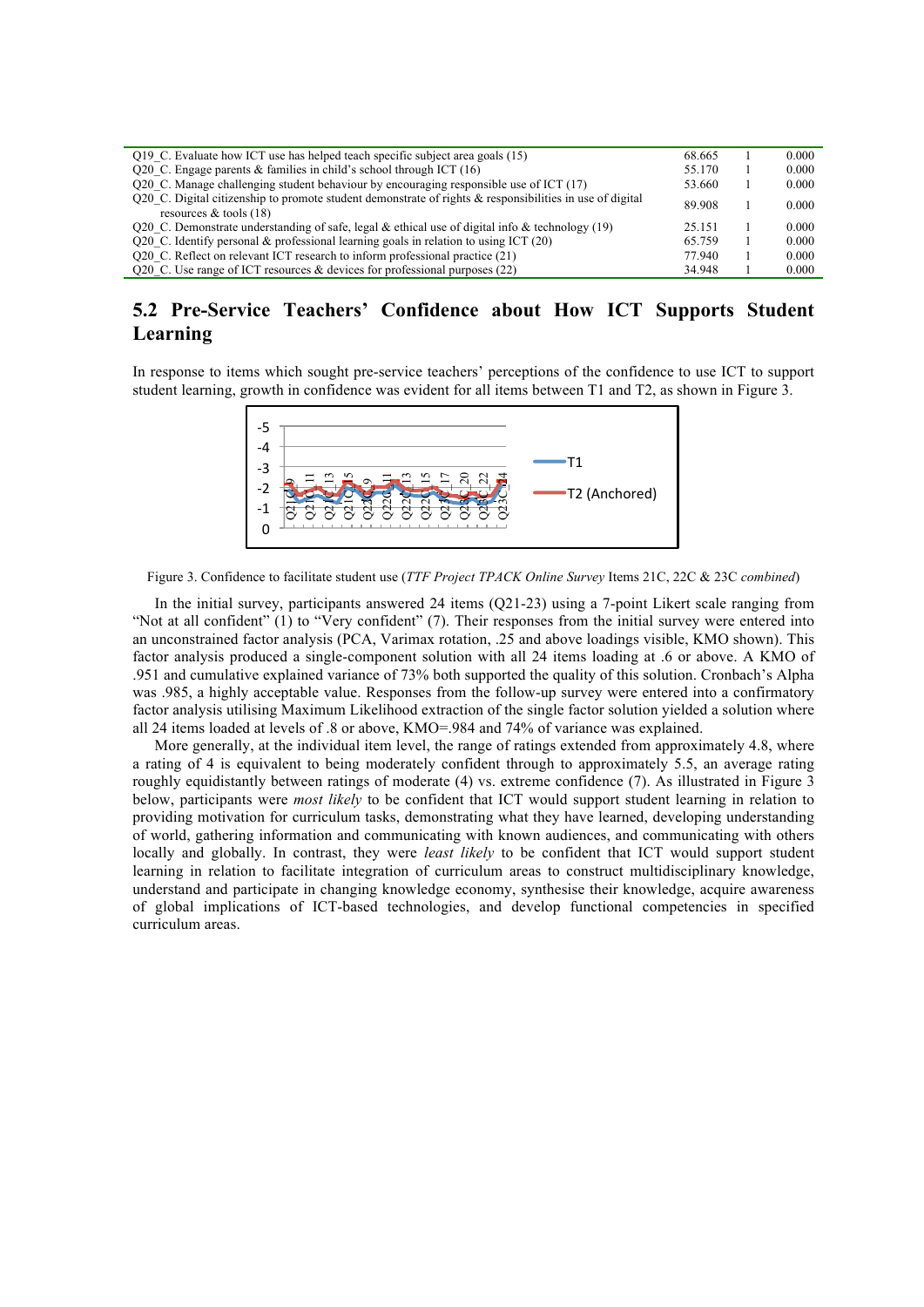

Figure 4. Average confidence of pre-service teachers to use ICT to support student learning (Q21-23 items arranged in ascending order; Scale 0-7 where 7 is the highest level of confidence)

As illustrated in Figure 4, when asked to rate 24 items for Questions 21-23, in terms of their confidence that each item would support ICT teaching, and with the average response per item plus standard error per occasion shown, the higher ratings on the occasion of the follow-up survey plus the non-overlapping error terms for initial vs. follow-up survey items are consistent with these differences being statistically significant. As further shown in Table 3, with the threshold probability set at  $p<0.02$  (Bonferonni family-wise correction for 24 items), the positivity of all responses increased significantly from the initial to the follow-up survey.

Table 3. Nonparametric (Kruskal-Wallis) tests of initial vs. follow-up confidence ratings of 24 items related to questions about how ICT can support student learning

| Confidence ratings                                                                                                 | Chi-<br><b>Square</b> | df             | Asy<br>mp.<br>Sig. |
|--------------------------------------------------------------------------------------------------------------------|-----------------------|----------------|--------------------|
| Q21 C. Provide motivation for curriculum tasks (9)                                                                 | 62.024                |                | 0.000              |
| Q21 C. Develop functional competencies in specified curriculum area (10)                                           | 82.94                 |                | 0.000              |
| Q21 C. Actively construct knowledge that integrates curriculum areas (11)                                          | 72.675                | $\overline{1}$ | 0.000              |
| Q21 C. Actively construct own knowledge in collaboration with peers $\&$ others (12)                               | 74.798                | $\overline{1}$ | 0.000              |
| Q21 C. Analyse their knowledge (13)                                                                                | 61.48                 | $\overline{1}$ | 0.000              |
| Q21 C. Synthesise their knowledge (14)                                                                             | 85.774                | -1             | 0.000              |
| Q21 C. Demonstrate what they have learned (15)                                                                     | 54.675                | $\overline{1}$ | 0.000              |
| Q21 C. Acquire knowledge, skills, abilities $\&$ attitudes to deal with techno change (16)                         | 32.813                | $\overline{1}$ | 0.000              |
| Q22 C. Integrate different media to create appropriate products (9)                                                | 55.039                | -1             | 0.000              |
| Q22 C. Develop deep understanding about topic of interest relevant to curriculum areas studied (10)                | 50.482                | $\overline{1}$ | 0.000              |
| Q22 C. Support elements of learning process (11)                                                                   | 54.714                | $\overline{1}$ | 0.000              |
| Q22 C. Develop understanding of world (12)                                                                         | 35.03                 | $\overline{1}$ | 0.000              |
| Q22 C. Plan & manage curriculum projects (13)                                                                      | 38.265                | $\overline{1}$ | 0.000              |
| Q22 C. Engage in sustained involvement with curriculum activities (14)                                             | 47.502                | $\overline{1}$ | 0.000              |
| Q22 C. Undertake formative and/or summative assessment (15)                                                        | 48.953                | $\overline{1}$ | 0.000              |
| Q22 C. Engage in independent learning through access to education at time, place $\&$ pace of own choosing<br>(16) | 37.033                | -1             | 0.000              |
| Q23 C. Gain intercultural understanding (17)                                                                       | 57.781                | $\overline{1}$ | 0.000              |
| Q23 C. Acquire awareness of global implications of ICT-based technologies (18)                                     | 58.654                | -1             | 0.000              |
| Q23 C. Communicate with others locally and globally (19)                                                           | 13.798                | $\overline{1}$ | 0.000              |
| Q23 C. Understand and participate in changing knowledge economy (20)                                               | 47.853                | $\overline{1}$ | 0.000              |
| Q23 C. Critically evaluate own and society's values (21)                                                           | 45.995                | $\overline{1}$ | 0.000              |
| Q23 C. Facilitate integration of curriculum areas to construct multidisciplinary knowledge (22)                    | 58.494                | -1             | 0.000              |
| Q23 C. Critically interpret & evaluate worth of ICT-based content for specific Ss (23)                             | 47.116                |                | 0.000              |
| Q23 C. Gather info and communicate with known audience (24)                                                        | 27.494                |                | 0.000              |

The findings reported here showed that the TTF Project, focusing on a 'collective wisdom' approach, using TPACK as the guiding conceptualisation, and attention being paid to the *Australian Professional Standards for Teachers ICT Elaborations for Graduate Teachers* (AITSL, 2011a), resulted in gains in the overall confidence of pre-service teachers to use ICT to support teaching and to support student learning.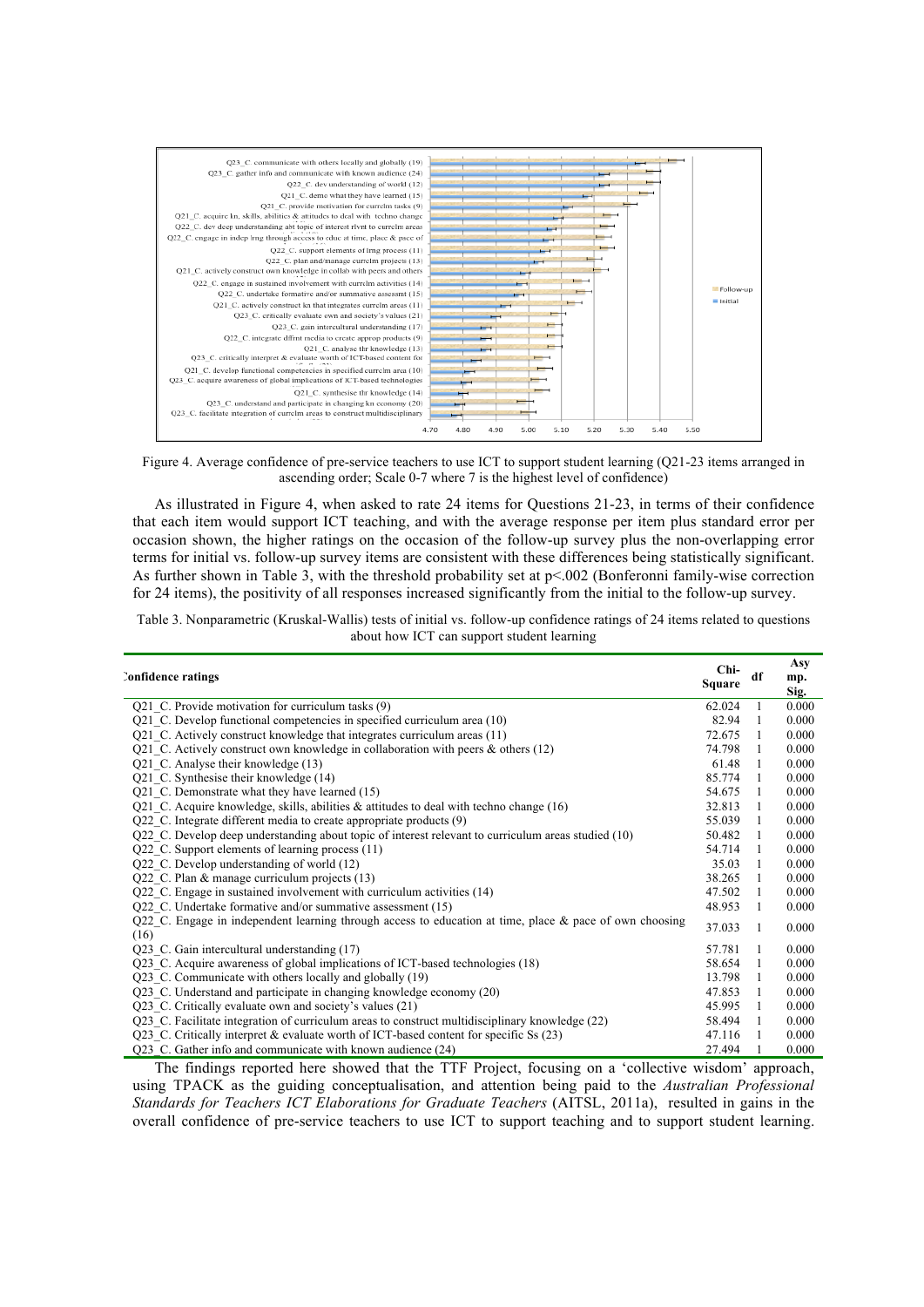Furthermore, this research has identified specific areas of strong confidence, such as using ICT to engage with colleagues to improve professional practice, teach specific subject areas in creative ways, use ICT for reporting purposes such as reporting to parents/carers, selecting and organising digital content and resources, using a range of ICT resources and devices for professional purposes, and collaborating for professional purposes through online professional communities

Given the expected technological changes of new and emerging technologies, the TTF Project research and evaluation has also identified ongoing areas needing attention. Strengthening capabilities in the use of ICT to support teaching is required in developing strategies to support students from Aboriginal and Torres Strait Islander backgrounds, managing challenging student behaviour by encouraging responsible use of ICT, promoting digital citizenship which enables student demonstration of digital rights and responsibilities in using digital resources, engaging parents and families in their children's schooling through ICT use, and developing strategies which are responsive to diverse student backgrounds. In addition, strengthening capabilities is also required in supporting student learning, such as integrating curriculum areas to construct multidisciplinary knowledge, for future teachers to effectively understand and participate in changing knowledge economy, and to acquire awareness of global implications of ICT-based technologies.

### **6. CONCLUSION**

This paper provided a summary of the TTF Project and established the importance of ITE programs in preparing future teachers to have the TPACK confidence and capabilities needed to support teaching and to support student learning. The literature review established the growing TPACK research base (e.g. Voogt et al., 2013) and the key themes (Tondeur et al., 2012) relating to teacher preparation for ICT use. Consistent with this literature, the TTF Project was guided by the TPACK conceptualisation. The TTF approach focusing on ITE programs and institutional leadership and collaboration within and between HEIs in Australia appropriately addressed key themes. themes identified at the teacher preparation programme level and at the institutional level.

Importantly, by adopting an *improvement* agenda, rather than responding to an *accountability* agenda, this paper has argued that the TTF Project research and evaluation findings have demonstrated that pre-service teachers' TPACK confidence and capabilities, which both support teaching and support student learning, were enhanced. Given the central importance of teachers in eLearning, continuing attention needs to be focused on TPACK in ITE programs, and the TTF research provides evidence of measurable improvements, which can promote more effective teacher preparation and, consequently, this can result in more effective eLearning by students in schools.

# **ACKNOWLEDGEMENT**

The *Teaching Teachers for the Future (TTF) Project* was funded by the Australian Government Department of Education, Employment and Workplace Relations (DEEWR) through the ICT Innovation Fund.

#### **REFERENCES**

- Agyei, D. D., & Voogt, J. M. (2011). Exploring the potential of the will, skill, tool model in Ghana: predicting prospective and practicing teachers' use of technology. *Computers & Education*, 56, 91-100.
- Alshehri, K. A. (2012). The influence of mathematics teachers' knowledge in technology, pedagogy and content (TPACK) on their teaching effectiveness in Saudi public schools. *Dissertation Abstracts International: Section A. Humanities and Social Sciences, 74*(02), 3541570.
- Anderson, B. A. (2012). Testing the effectiveness of professional development for integrating technology in an urban Iowa middle school. *Dissertation Abstracts International: Section A. Humanities and Social Sciences, 74*(03), 3532953.
- Angeli, C., & Valanides, N. (2009). Epistemological and methodological issues for the conceptualization, development, and assessment of ICT–TPCK: advances in technological pedagogical content knowledge (TPCK). *Computers &*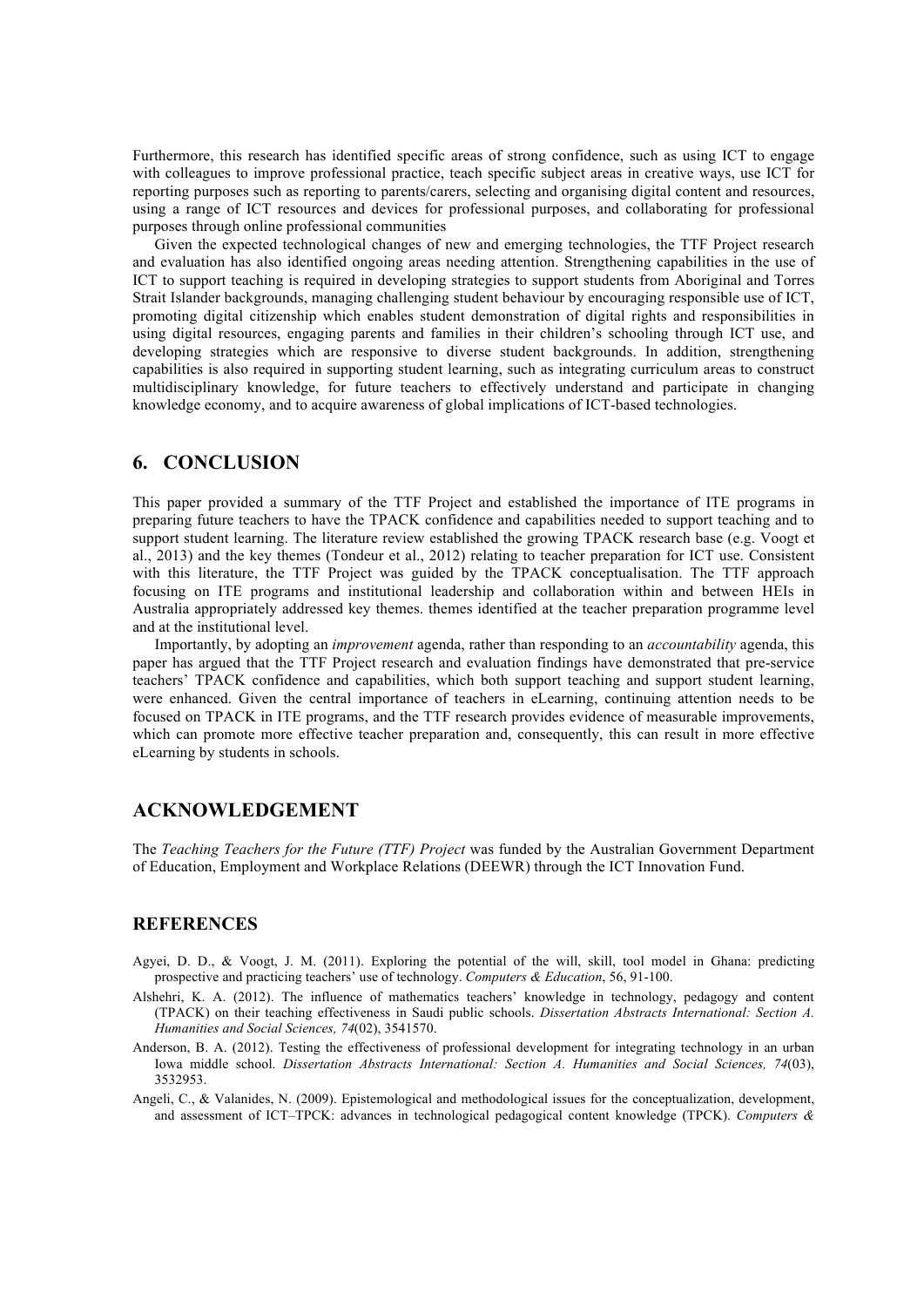*Education*, 52, 154–168.

- Australian Government. (2010). *Fact Sheet - Teaching Teachers for the Future: Building the ICTE capacity of preservice teachers in Australian Institutions.* Viewed 1 June 2013 from http://www.deewr.gov.au/Schooling/DigitalEducationRevolution/DigitalStrategyforTeachers/Documents/TeachingTe achersfortheFuture.pdf.
- Australian Institute for Teaching and School Leadership (AITSL). (2011a). *ICT Elaborations for Graduate Teachers*. Viewed 25 August 2011 at http://acce.edu.au/national-professional-standards-teachers-ict-elaborations-graduateteachers.
- Australian Institute for Teaching and School Leadership (AITSL). (2011b). *Accreditation of Initial Teacher Education Programs in Australia: Standards and Procedures.* Viewed 25 August 2013 http://www.teacherstandards.aitsl.edu.au/static/docs/7%20Accred%20Init%20Teacher%20Ed%20Cover%20Conv%2 0Aust.pdf.
- Barton, R., & Haydn, T. (2006). Trainee teachers' views on what helps them to use information and communication technology effectively in their subject teaching. *Journal of Computer Assisted Learning*, 22, 257–272.
- Benson, T. K. (2012). A post-intentional phenomenological case study of pedagogical awareness of technology integration into secondary science teaching. *Dissertation Abstracts International: Section A. Humanities and Social Sciences, 74*(02), 3540869.
- Bilici, S. C. (2012). *The pre-service science teachers' technological pedagogical content knowledge and their selfefficacy* (Doctoral dissertation, Aksaray University, Aksaray, Turkey). Viewed 25 August 2013 at http://www.esera.org/phd-studies/turkey/sedef-canbazoglu-bilici/.
- Brush, T., Glazewski, K., Rutowski, K., Berg, K., Stromfors, C., Van-Nest, M. H., et al. (2003). Integrating technology into a field-based teacher training program: the PT3@ASU project. *Educational Technology Research and Development*, 51, 57–72.
- Campbell, C. (2013). Pre-Service Education Students Evaluating The TTF Mathematics Packages. *Australian Educational Computing, Special Edition: Teaching Teachers for the Future Project.* Vol 27.3 (2013), 48-53.
- Chandler, P. & Redman., C. (2013). Teaching teachers for the future: modelling and exploring immersive personal learning networks. *Australian Educational Computing, Special Edition: Teaching Teachers for the Future Project.* Vol 27.3 (2013), 54-62.
- Clift, R., Mullen, L., Levin, J., & Larson, A. (2001). Technologies in contexts: implications for teacher education. *Teaching and Teacher Education*, 17, 33–50.
- Corey, R. C. (2012). Digital immigrants teaching digital natives: A phenomenological study of higher education faculty perspectives on technology integration with English core content. *Dissertation Abstracts International: Section A. Humanities and Social Sciences, 73*(08), 3505264.
- Cuckle, P., & Clarke, S. (2002). Mentoring student-teachers in schools: views, practices and access to ICT. *Journal of Computer Assisted Learning*, 18, 330–340.
- Drent, M. & Meelissen, M. (2008). Which factors obstruct or stimulate teacher educators to use ICT innovatively? *Computers & Education*, 51, 187-199.
- DIISRTE (Department of Industry, Innovation, Science, Research and Tertiary Education). (2012). 2012 *First half year student summary.* Viewed 25 August 2013 at http://www.innovation.gov.au/HigherEducation/HigherEducationStatistics/Documents/Publications/2012firsthalfyear summarytables.xls.
- Doyle, H. & Reading, C. (2013). Resistance to Advocacy: Pre-service teachers recognising the potential of curriculumbased virtual worlds for TPACK-framed science teaching. *Australian Educational Computing, Special Edition: Teaching Teachers for the Future Project.* Vol 27.3 (2013), 101-108.
- Easter, T. N. (2012). Preparing pre-service teachers and technology literacy. *Dissertation Abstracts International: Section A. Humanities and Social Sciences, 74*(02), 3541207.
- Finger, G. (2013a). TPACK and Initial Teacher Education: Implications from the Teaching Teachers for the Future Research. Paper presented at the *Australian Teacher Education Association Conference: Knowledge makers and*  notice takers: teacher education research impacting policy and practice, Queensland University of Technology, Brisbane, Australia, 30 June – 3 July 2013.
- Finger, G., Albion, P., Jamieson-Proctor, R., Cavanagh, R., Grimbeek, P., Lloyd, M., Fitzgerald, R., Bond, T, & Romeo, G. (2013b). Teaching Teachers for the Future (TTF) Project TPACK Survey: Summary of the Key Findings. *Australian Educational Computing, Special Edition: Teaching Teachers for the Future Project.* Vol 27.3 (2013), 13- 25.
- Gillow-Wiles, H. (2012). Engagement in a community of learners as a mediating agent toward the construction of Technological Pedagogical Content Knowledge (TPACK) in an online master's program. *Dissertation Abstracts International: Section A. Humanities and Social Sciences, 73*(05), 3493202.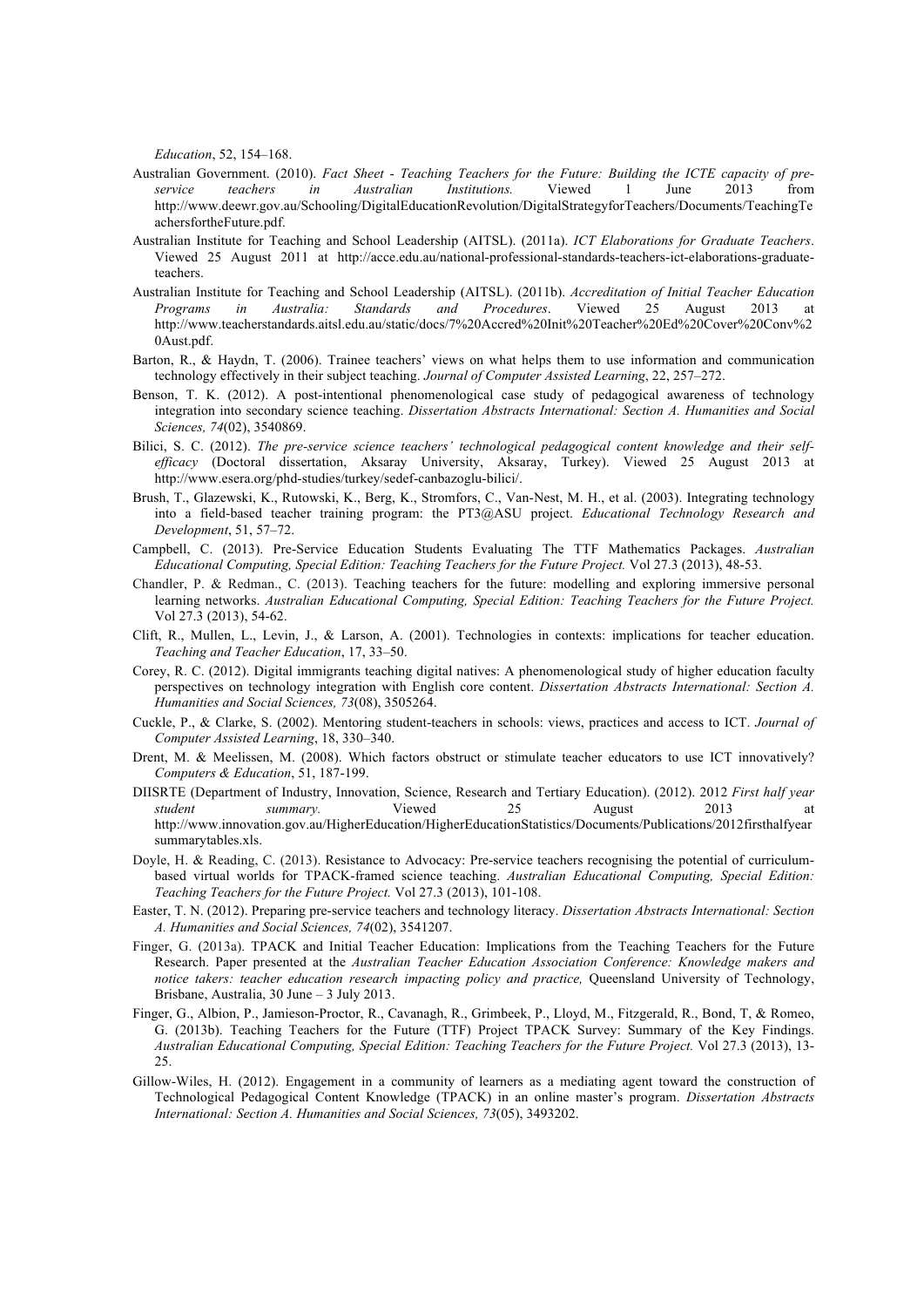- Goktas, Y., Yıldırım, Z., & Yıldırım, S. (2008). A review of ICT related courses in pre-service teacher education programs. *Asia Pacific Education Review*, 9, 168–179.
- Goktas, Y., Yildirim, S., & Yildirim, Z. (2009). Main barriers and possible enablers of ICTs integration into pre-service teacher education programs. *Educational Technology & Society*, 12(1), 193–204.
- Gronn, D., Romeo, G., & Sheely, S. (2013). TTF@ACU: Our Story. *Australian Educational Computing, Special Edition: Teaching Teachers for the Future Project.* Vol 27.3 (2013), 63-68.
- Habowski, T. A. (2012). Improving technological pedagogical content knowledge development among pre-service science teachers. *Dissertation Abstracts International: Section A. Humanities and Social Sciences, 74*(02), 3540683.
- Haydn, T. A., & Barton, R. (2007). Common needs and different agendas: how trainee teachers make progress in their ability to use ICT in subject teaching. Some lessons from the UK. *Computers & Education*, 49, 1018–1036.
- Heck, D. & Sweeney, T. (2013). Using Most Significant Change Stories to document the impact of the Teaching Teachers for the Future Project: An Australian Teacher Education Story. *Australian Educational Computing, Special Edition: Teaching Teachers for the Future Project.* Vol 27.3 (2013), 36-47.
- Henderson, M., Cerovac, M., Bellis, N., & Lancaster, G. (2013). Collaborative inquiry: building pre-service teachers' capacity for ICT pedagogical integration. *Australian Educational Computing, Special Edition: Teaching Teachers for the Future Project.* Vol 27.3 (2013), 69-75.
- Hineman, J. M. (2011). Double standards: Using teachers' perceptions to develop a standards-based technology integration method for social studies. *Dissertation Abstracts International: Section A. Humanities and Social Sciences, 74*(01), 3528366.
- Jamieson-Proctor, R., Finger, G., Cavanagh, R., Albion, P., Fitzgerald, R., Bond, T., & Grimbeek, P. (2013). *Development of the TPACK Survey*. *Australian Educational Computing, Special Edition: Teaching Teachers for the Future Project.* Vol 27.3 (2013), 26-35.
- Jang, S. J. (2008a). The effects of integrating technology, observation and writing into a teacher education method course. *Computers & Education*, 50, 853–865.
- Kearney, M. & Maher, D. (2013). Mobile learning in maths teacher education: Driving pre-service teachers' professional development. *Australian Educational Computing, Special Edition: Teaching Teachers for the Future Project.* Vol 27.3 (2013), 76-84.
- Lavonen, J., Lattu, M., Juuti, K., & Meisalo, V. (2006). Strategy-based development of teacher educators' ICT competence through a co-operative staff development project. *European Journal of Teacher Education*, 29(2), 241– 265.
- Lloyd, M. & Mukherjeee, M. (2013). Tell me what you see: Pre-service teachers' perceptions of exemplary digital pedagogy. *Australian Educational Computing, Special Edition: Teaching Teachers for the Future Project.* Vol 27.3 (2013), 85-94.
- Masters, J., Carolan, J., & Draaisma, G. (2013). Making Connections In Science: Engaging With ICT to Enhance Curriculum Understanding. *Australian Educational Computing, Special Edition: Teaching Teachers for the Future Project.* Vol 27.3 (2013), 95-100.
- Matherson, L. H. (2012). A case study of how and if a professional development program builds teachers' TPACK model of instruction. *Dissertation Abstracts International: Section A. Humanities and Social Sciences, 74*(02), 3539995.
- McBroom, E. S. (2012). Teaching with dynamic geometry software: A multiple case study of teachers' technological pedagogical content knowledge. *Dissertation Abstracts International: Section A. Humanities and Social Sciences, 73*(12), 3524587.
- Mishne, J. (2012). An investigation of the relationships between technology use and teachers' self-efficacy, knowledge and experience. *Dissertation Abstracts International: Section A. Humanities and Social Sciences, 73*(08), 3503821.
- Mishra, P. & Koehler, M. (2006). Technological Pedagogical Content Knowledge: A framework for teacher knowledge. *Teachers College Record.* 2006, 108(6), 1017-1054.
- Mudzimiri, R. (2012). A study of the development of Technological Pedagogical Content Knowledge (TPACK) in preservice secondary mathematics teachers. *Dissertation Abstracts International: Section A. Humanities and Social Sciences, 74*(01), 3523442.
- O'Reilly, D. (2003). Making information and communications technology work. *Technology, Pedagogy and Education*, 12(3), 417–446.
- Rathsack, C. (2012). A profile of early 21st century teachers of northwest Ohio: The relationship between teachers' technology integration and leadership practices. *Dissertation Abstracts International: Section A. Humanities and Social Sciences, 73*(09), 3510803.
- Reading, C. & Doyle, H. (2013). Teacher educators as learners: Enabling learning while developing innovative practice in ICT-rich education. *Australian Educational Computing, Special Edition: Teaching Teachers for the Future Project.* Vol 27.3 (2013), 109-116.
- Sahin, T. Y. (2003). Student teachers' perceptions of instructional technology: developing materials based on a